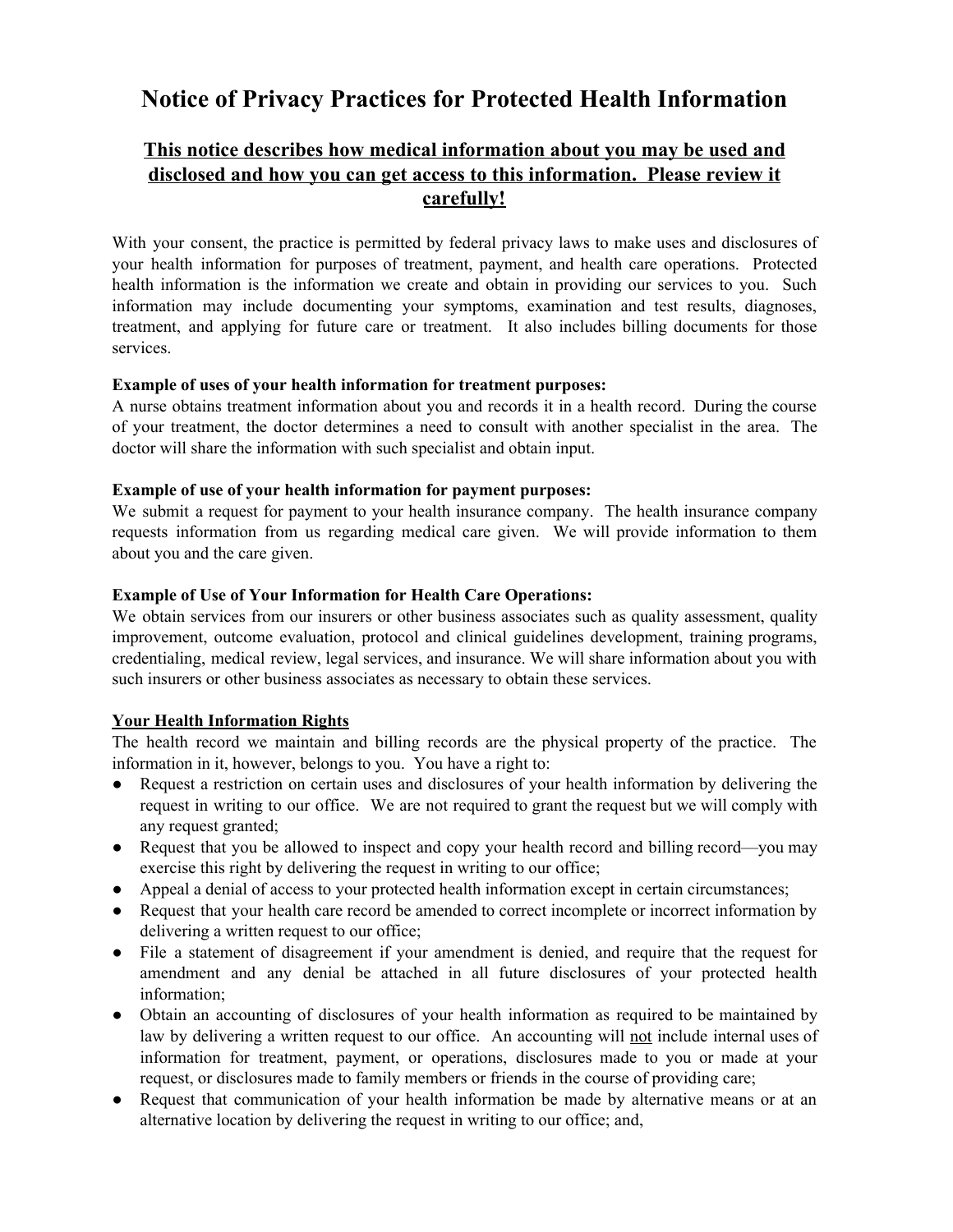● Revoke authorizations that you made previously to use or disclose information except to the extent information or action has already been taken by delivering a written revocation to our office.

If you want to exercise any of the above rights, please contact Dr. Mikhail Ruvinsky at New York Institute of Oral & Maxillofacial Surgery, in person or in writing, during normal hours. We will provide you with assistance on the steps to take to exercise your rights.

# **Our Responsibilities**

The practice is required to:

- Maintain the privacy of your health information as required by law;
- Provide you with a notice of our duties and privacy practices as to the information we collect and maintain about you;
- Abide by the terms of this Notice;
- Notify you if we cannot accommodate a requested restriction or request; and
- Accommodate your reasonable requests regarding methods to communicate health information with you.

We reserve the right to amend, change, or eliminate provisions in our privacy practices and access practices and to enact new provisions regarding the protected health information we maintain. If our information practices change, we will amend our Notice. You are entitled to receive a revised copy of the Notice by calling and requesting a copy of our "Notice" or by visiting our office and picking up a copy.

# **To Request Information or File a Complaint**

If you have questions, would like additional information, or want to report a problem regarding the handling of your information, you may contact Dr. Mikhail Ruvinsky at New York Institute of Oral & Maxillofacial Surgery, at (718) 332-0300.

Additionally, if you believe your privacy rights have been violated, you may file a written complaint at our office by delivering the written complaint to 2973 Ocean Ave. Brooklyn, NY 11235. You may also file a complaint by mailing it to the Secretary of Health and Human Services whose street address is:

U.S. Department of Health and Human Services Jacob Javits Federal Building 26 Federal Plaza - Suite 3312 New York, NY 10278

- We cannot, and will not, require you to waive the right to file a complaint with the Secretary of Health and Human Services (HHS) as a condition of receiving treatment from the practice.
- We cannot, and will not, retaliate against you for filing a complaint with the Secretary.

#### **Other Disclosures and Uses**

#### **Notification**

Unless you object, we may use or disclose your protected health information to notify, or assist in notifying, a family member, personal representative, or other person responsible for your care, about your location, and about your general condition, or your death.

# **Communication with Family**